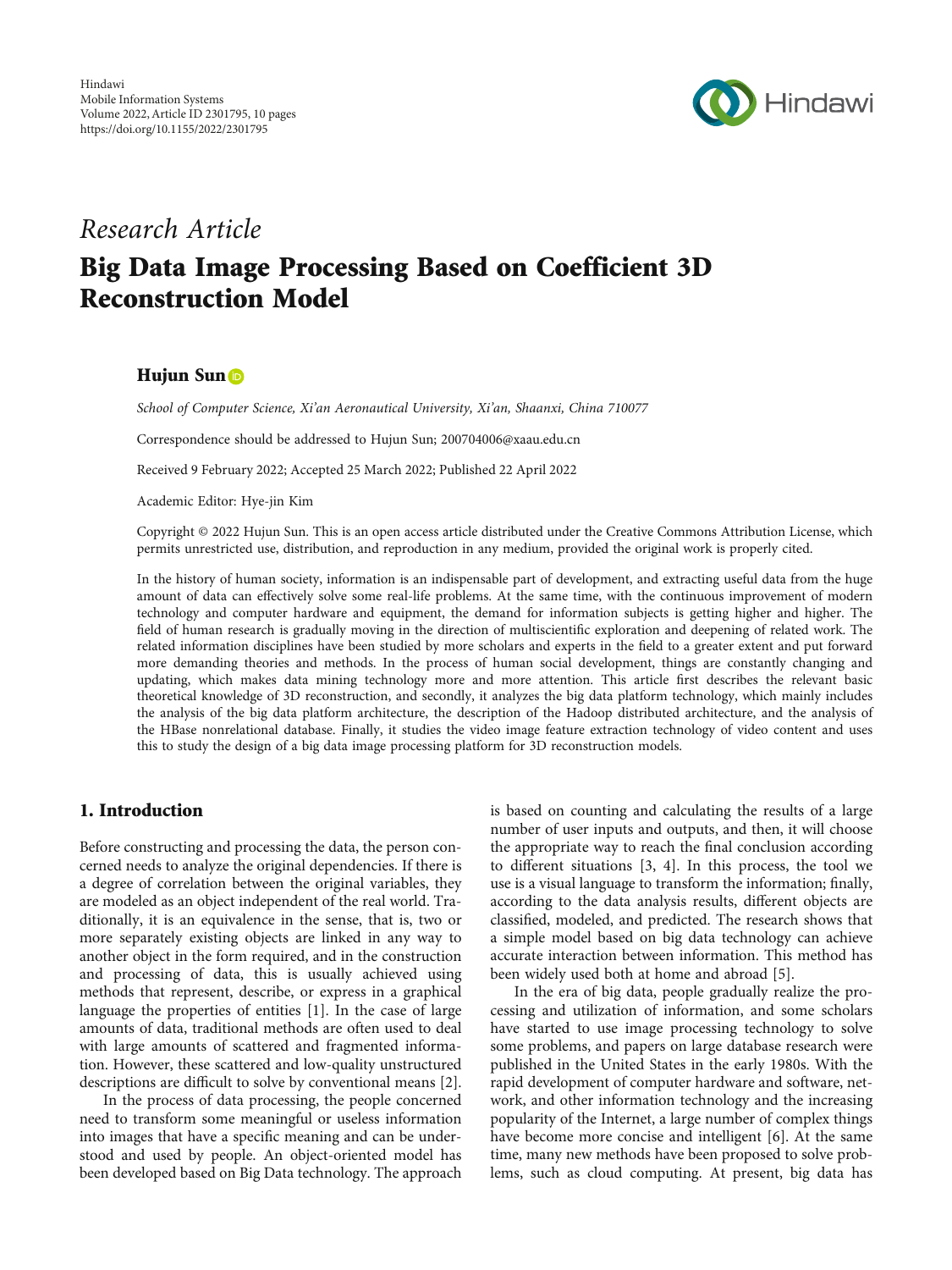become a new economic growth point. With the continuous development of computer technology, network information technology, etc., people put forward higher requirements for the information industry and the Internet industry. In this context, it is particularly important to develop an auxiliary tool that meets the needs of the times and can accurately and quickly obtain relevant data information and efficiently deal with large amounts of complex things [[7](#page-8-0)]. The dependency-based 3D modeling method is widely used in various fields as a class of algorithms that can better express model relationships and attribute characteristics. This paper will be based on BP neural network theory, which is an inevitable trend in the era of big data, and it can realize the conversion between 3D model information and physical information, and it can reflect the essential characteristics of things to a certain extent [[8](#page-8-0), [9\]](#page-8-0).

## 2. 3D Reconstruction Model and Algorithm Research

The processing functions in the big data image processing system mainly use the 3D reconstruction model algorithm; the system uses the 3D reconstruction algorithm which not only can effectively build a variety of object models, it can also effectively build object model database, and it can identify the objects in the video image by using the system, which also uses the image feature point detection and matching algorithm and 3D variable model algorithm.

2.1. 3D Object Model. The epipolar geometry only depends on the internal parameters and relative pose of the camera, and it does not depend on the projective geometry between the two scenes synthesized by the scene. The straight line connecting the centers of the two cameras is called the baseline, and the epipolar geometry between the two scenes is the intersection geometry between the image plane and the plane with the baseline as the beam axis. The specific schematic diagram is shown in Figure [1](#page-2-0).

The intersection of the straight line connecting the centers of the two cameras and the image plane is called the inverse pole. The same image with opposite poles in the middle of another camera in the scene is also a missing point in the fundamental direction. The field containing the baseline is called the epipolar field, which has a single parameter cluster [[10](#page-8-0)].

The algebraic representation of epipolar geometry is called the fundamental matrix. The algebraic derivation of the fundamental matrix is given below.

The form of the single-parameter cluster solution obtained by solving the equation  $PX = x$  is shown in

$$
x(\lambda) = P^+ x + \lambda C, \tag{1}
$$

where  $P +$  is the pseudoinverse of P, that is,  $PP + = I$ , and C is the center of the camera, that is, the zero vector of *P* and is defined as  $PC = 0$ . This ray is parameterized by the scalar  $\lambda$ . And the two special points on the ray are  $P + x$  (when  $\lambda = 0$ ), and the center *C* of the first camera (when  $\lambda = oo$ ). These two points are, respectively, projected by the second camera

*P*' to the points *P*' *P* + *x* and *P*' *x* on the second view [[11\]](#page-8-0). The straight line connecting these two projection points is called straight line connecting these two projection points is called the epipolar line, as shown in

$$
I' = (P'C) \times (P'P^+x). \tag{2}
$$

Point *P*<sup>'</sup>*C* is the opposite pole of the second image, that he projection of the center of the first camera and this is, the projection of the center of the first camera, and this can be denoted as *e*' . It is as shown in

$$
I' = \left[e'\right] \times \left(P'P^+\right)x = Fx. \tag{3}
$$

Solve to get the basic matrix as shown in

$$
F = \left[ e' \right] \times P' P^+.
$$
 (4)

The required matrix can be regarded as a special form of the original matrix in the generalized image coordinate system. The basic matrix eliminates the assumption that the camera needs to be calibrated. Compared with the original matrix, the required matrix has fewer degrees of freedom, but adds other properties, such as normalized coordinates. The essential matrix can be directly calculated using the normalized image coordinates, as shown in

$$
\tilde{\mathbf{x}}^T E \tilde{\mathbf{x}} = 0. \tag{5}
$$

Or use the basic matrix-related formula to calculate, as shown in

$$
x'TK'^{-T}EK^{-1}x = 0 \longrightarrow E = K'^{T}FK.
$$
 (6)

2.2. Detection and Matching Algorithms of Image Feature Points. In the entire 3D reconstruction process, the detection and matching of feature points is one of the important links, and it is also an important link that restricts the reconstruction efficiency. The feature point detection algorithm used in this paper is also different due to different reconstruction methods [[12](#page-8-0)]. Among the methods based on sports restoration structure, methods such as screening, surfing, or spheres are effective. In the reconstruction based on the anomaly model, the alignment based on specific point features uses the point detection algorithm.

Traditional feature point detection algorithms generally use Shift, Surf, and Orb. This paper mainly uses SiftGpu for feature point detection. Among them, the Sift algorithm was proposed in 2004, and it can have scale-invariant characteristics in a multiscale space. Surf algorithm is an improved algorithm of Sift algorithm. It replaces the decomposition of the Shift scale space by integrating images, etc., which greatly reduces the number of calculations. On the basis of Shift, SiftGpu uses GPU to rewrite the algorithm to achieve the effect of speeding up.

Sift feature vector matching mainly refers to the calculation of the similarity between the Sift feature vectors of two images. The nearest neighbor matching of each local feature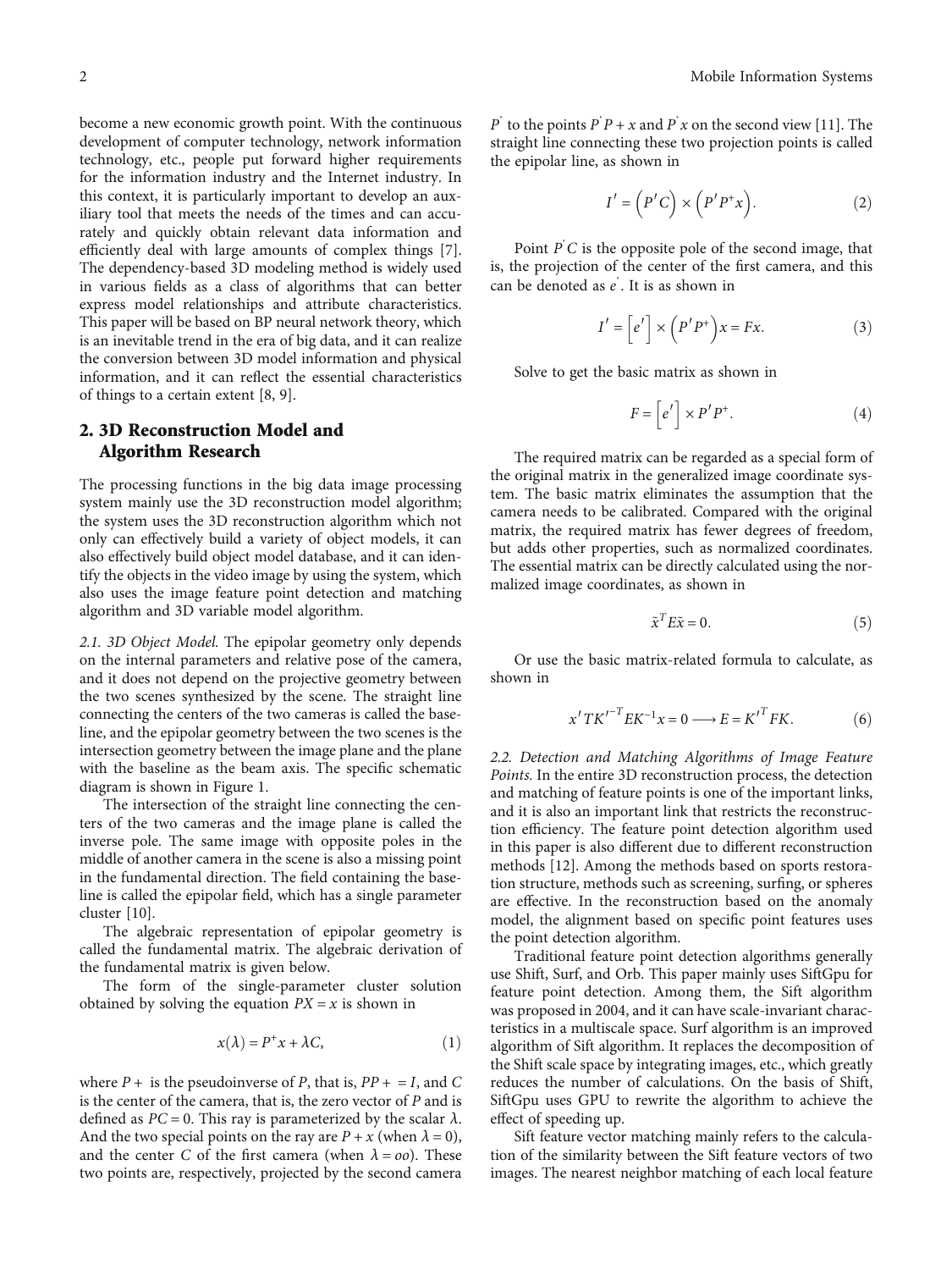<span id="page-2-0"></span>

Figure 1: Two-view model.

point of the first image in the feature point set of the image to be matched is calculated, and the vectors are similar. The formula for measuring sex is shown in

$$
U_{ab} = \sqrt{\sum_{i} (a_i - b_i)^2}, \quad i \in (1, 2, \cdots, n). \tag{7}
$$

At the same time, in order to eliminate the feature points that do not have a matching relationship caused by image background confusion and image occlusion, it is necessary to use the nearest neighbor algorithm to eliminate mismatches, as shown in

$$
\frac{U_{\min}}{U_i} < R, \, 0 < R \le l. \tag{8}
$$

The so-called detection and matching algorithm based on the alignment of certain points mainly needs to be trained on certain objects to obtain the structure or regional characteristics of the object. This article mainly analyzes the point detection of facial features. For a given object, it is necessary to design a key point sequence that is usually applicable to this object. For example, the key points of the face use 68 coordinate points commonly used at home and abroad [\[13\]](#page-8-0).

For a specific object, the feature points have been defined in advance, so there is no need to match the feature points, only a series of accuracy estimations are needed on the basis of detection, and the points with lower accuracy are removed. Face alignment methods are now mainly divided into three methods based on whether to detect a single point: a local-based method, a holistic-based method, and a hybrid method.

The local-based method is divided into the method of expressing characteristic points and the method of local constraint model. These methods are computationally intensive, and it is difficult to strike a balance between global constraints and local responses. In the overall basic method, the cascade method and the refinement to refinement mode are mainly used. The cascade method is similar to the traditional AAM algorithm. The coordinates of the feature points are connected in turn to describe the shape of the surface.

The iterative method can be optimized step by step to get the final result.

Since each grid model has the same topological structure, including the number and coordinates of the coordinate points, and the corresponding RGB color, it is assumed that each grid is composed of *p* vertices, as shown in

$$
v = \left[ x_1 y_1 z_1, x_2 y_2 z_2, \Lambda, x_p y_p z_p \right]^T \in R^n, n = 3p. \tag{9}
$$

Principal component analysis is applied to the data matrix formed by *m* grids, and *m*-1 eigenvectors *Vi* are obtained. Their corresponding variances are  $\delta_{s,i}^2$ , and the *s*,*i*, and the average model is  $\bar{v}$  [[14](#page-8-0)]. Therefore, any human face can be approximated as a linear combination of the change mode approximated as a linear combination of the change mode, as shown in

$$
\begin{cases}\nv = \overline{v + \sum_{i=1}^{m-1} a_i V_i}; t = \overline{t} + \sum_{i=1}^{m-1} b_i T_i, \\
a = [a_1 \Lambda a_{m-1}]^T; b = [b_1 \Lambda b_{m-1}]^T.\n\end{cases} (10)
$$

Assuming that there is a three-dimensional deviation model generated by *M*-scan, the principal component of *M* -1 can be used to model the model. However, there are some conditions, such as the number of scanned models is relatively small, and accurate model reconstruction cannot be obtained. The easiest way to solve this problem is to improve the scan data, but this is obviously impossible. Another method is to split the model into separate nonoverlapping areas, such as the nose, mouth, and eyes, but splitting the defect model increases flexibility, which makes the setup process more complicated and time-consuming .

The *i*th three-dimensional coordinate of the deformable model is  $[x_i y_i z_i]^T$ , and the texture of the corresponding point<br>is  $[x_i, t_i]^T$ . Both are history formed into a true dimensional  $\int_{\text{Cov}} [r_i g_i b_i]^T$ . Both can be transformed into a two-dimensional coordinate system *gi bi* coordinate system.

In order to form a texture image, it is necessary to map the three-dimensional vertices from the reference frame to the two-dimensional image. This process can be completed by a  $3 \times 4$  projection matrix. In this paper, cameras are usually divided into orthographic cameras, low-view cameras, and projection cameras. In each case, the camera matrix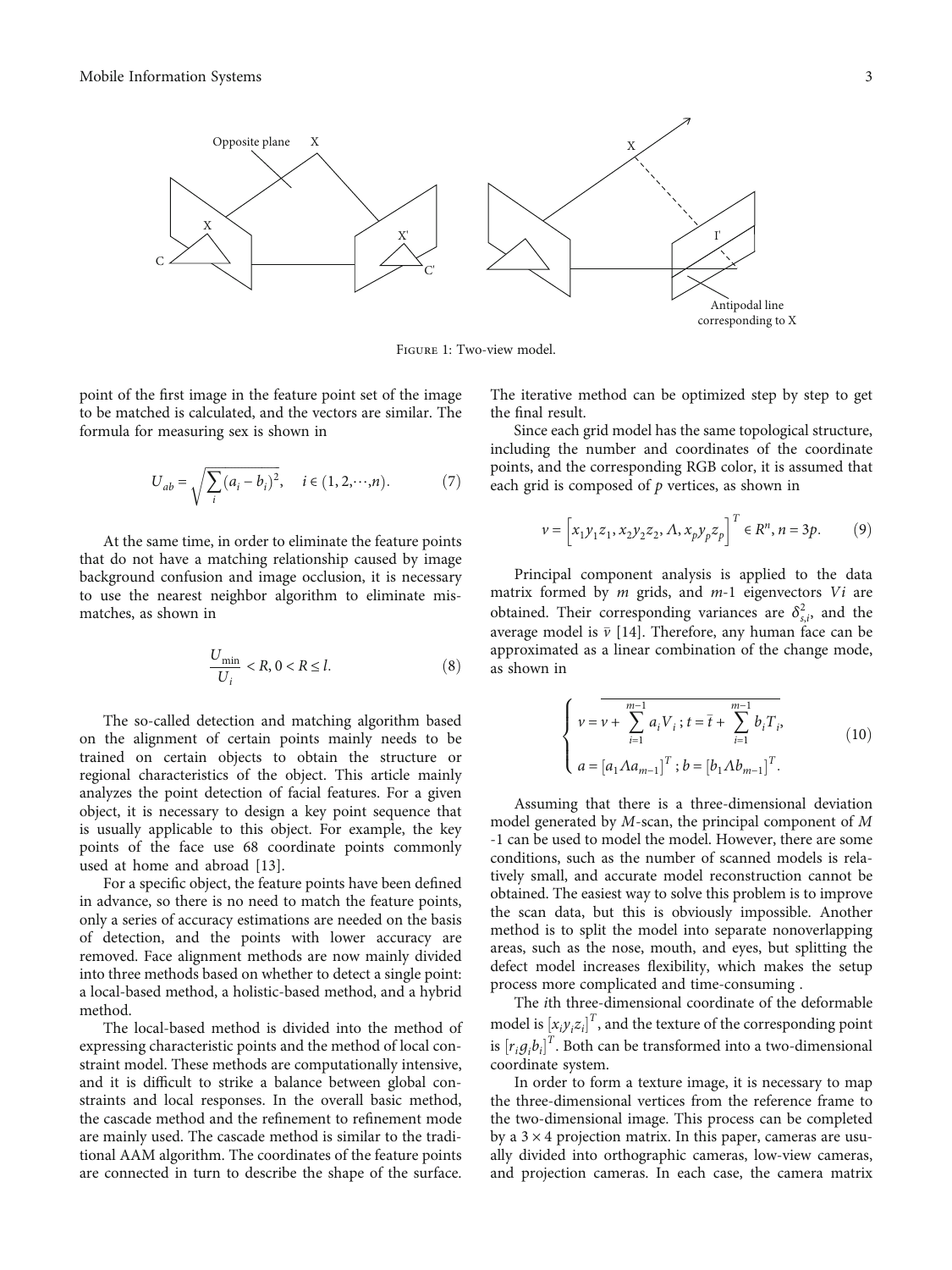contains the camera's rotation relative to the three directions, as well as zooming and translational movements, and its mathematical expression is shown in

$$
\begin{cases} (x_i, y_i) = p(u_i, v_i, a, p), \\ p = [f, \theta, y, t_x, t_y, t_w^T]^T. \end{cases}
$$
\n(11)

According to the lighting model, the model texture will be affected by the number, direction, and color of the light source, which will cause the pixel content to change. Therefore, the model map needs to be constructed according to the lighting model. There are two main construction methods: physical modeling and statistical modeling. Physical modeling comes from the field of graphics and is an intuitive form of lighting effect modeling, and the modeling effect is very accurate. Statistical modeling regards the Lambertian illumination model as a low-pass filter and converts its high-frequency components into shadow effects. This article mainly models the face, so the expression of the pixel value at any point in the face model is shown in

$$
I(\omega) = a * \rho + \rho * \max(\omega \cdot n, 0) + s(\omega, n, \nu), \quad (12)
$$

where  $\omega$  is the intensity and direction of the light source,  $n$  is the surface normal,  $\rho$  is the reflectivity,  $a$  is the intensity of the ambient light, and  $s(\omega, n, \nu)$  is the simulated specular highlight. The schematic diagram of the lighting model is shown in Figure [2](#page-4-0).

2.3. Analysis of Video Images Based on Big Data Platform. The core of the video image analysis based on big data platform is the big data platform and the extraction of video images, where the big data platform mainly uses a masterslave architecture-based platform and a P2P architecturebased platform; the database uses HBase nonrelational database; the storage space of the database is large, so it can store a large number of videos; the extraction of video images mainly uses the content-based video image feature extraction method; the method can not only effectively extract video images, it can also be compared with the database of this video for video recognition, as follows.

2.4. Analysis of Big Data Platform Architecture. In the master-slave-based master-slave architecture, a typical example is Hadoop's HDFS distributed file system. The architecture of the HDFS file system is shown in Figure [3.](#page-4-0) An HDFS cluster has only one NameNode node and multiple DataNode nodes. Among these nodes, the NameNode node belongs to the master, and the DataNode belongs to the slave. For all clusters, HDFS provides users with a single namespace through NameNode. The NameNode manages all file system metadata and file read and write access. In the entire cluster, each DataNode is associated with a different physical host. DataNode manages the data stored on the node and periodically sends the block information on the node to the NameNode node [[15](#page-9-0)–[17\]](#page-9-0).

In this architecture, in order to ensure the reliability of data storage, the NameNode manages block replication in

the DataNode, so that each NameNode has each other's backup blocks, so that there is no problem with the data. The downtime of a single DataNode affects the normal operation of the entire cluster.

In this master-slave architecture, since the master central point manages the read and write operations of all systems, it has strong read and write stability. However, the masterslave architecture transfers the read and write control rights to a single central master point in the system for management, which causes the entire system to fail to operate when the master point is down, thereby reducing availability. In the system, the metadata of the entire cluster is stored in the master node, and the performance of the master node will affect the scale of the cluster and the performance of the entire cluster [\[18\]](#page-9-0).

In the distributed system architecture, the typical P2P architecture is the Cassandra system architecture, which is a complete P2P architecture based on persistent hashing. The architecture of the Cassandra system is shown in Figure [4](#page-4-0). In a Cassandra cluster, there is no concept of a master node, and each node in the cluster has the same role. Through the gossip protocol, each point performs P2P communication to form a ring. This allows the system to completely avoid the instability of the entire system due to the single-center point problem. Cassandra uses multiple data centers to improve cluster availability, but these provide a certain degree of stability, and these can only provide ultimate stability for the cluster [[19\]](#page-9-0).

The P2P-based distributed architecture uses a consistent hash method to avoid changes in the mapping relationship due to the addition and deletion of points. The consistent hash algorithm is shown in Figure [5;](#page-5-0) in this consistent hash ring, if the value of the file to be stored falls between two points after the hash calculation, it is placed clockwise first. Since each file and node gets a fixed check after calculating the hash function, this also makes it a fixed position in the hash ring. When adding or deleting points in a hash ring, only part of them will cause the ring to change. If a point 5 is added between point 2 and point 4, it will only affect the file mapping relationship between point 2 and point 5, but it will change the data stored from point 4 to point 5. If point 2 is removed from the hash ring, it will only affect the data mapping relationship between point 1 and point 2, and the mapping from point 2 to point 4 [\[20\]](#page-9-0).

Hadoop is a software framework developed by the Apache Software Foundation, which can perform distributed processing of large amounts of data. According to its design concept, it supports a single server and a cluster of thousands of machines, each machine performs calculations and storage locally. Hadoop mainly includes Hadoop Common, YARN, HDFS, and MapReduce modules. In addition, Hadoop has a complete ecosystem, such as the data warehouse tool Hive, the column storage-based database HBase, and the platform Pigu for analyzing and evaluating large data sets.

HBase is a distributed columnar storage system built on HDFS based on the Google Big Table model. It is a special key-value system with a nonrelational database that can store structured and unstructured data [[21](#page-9-0)]. It can provide random storage services with high concurrency, powerful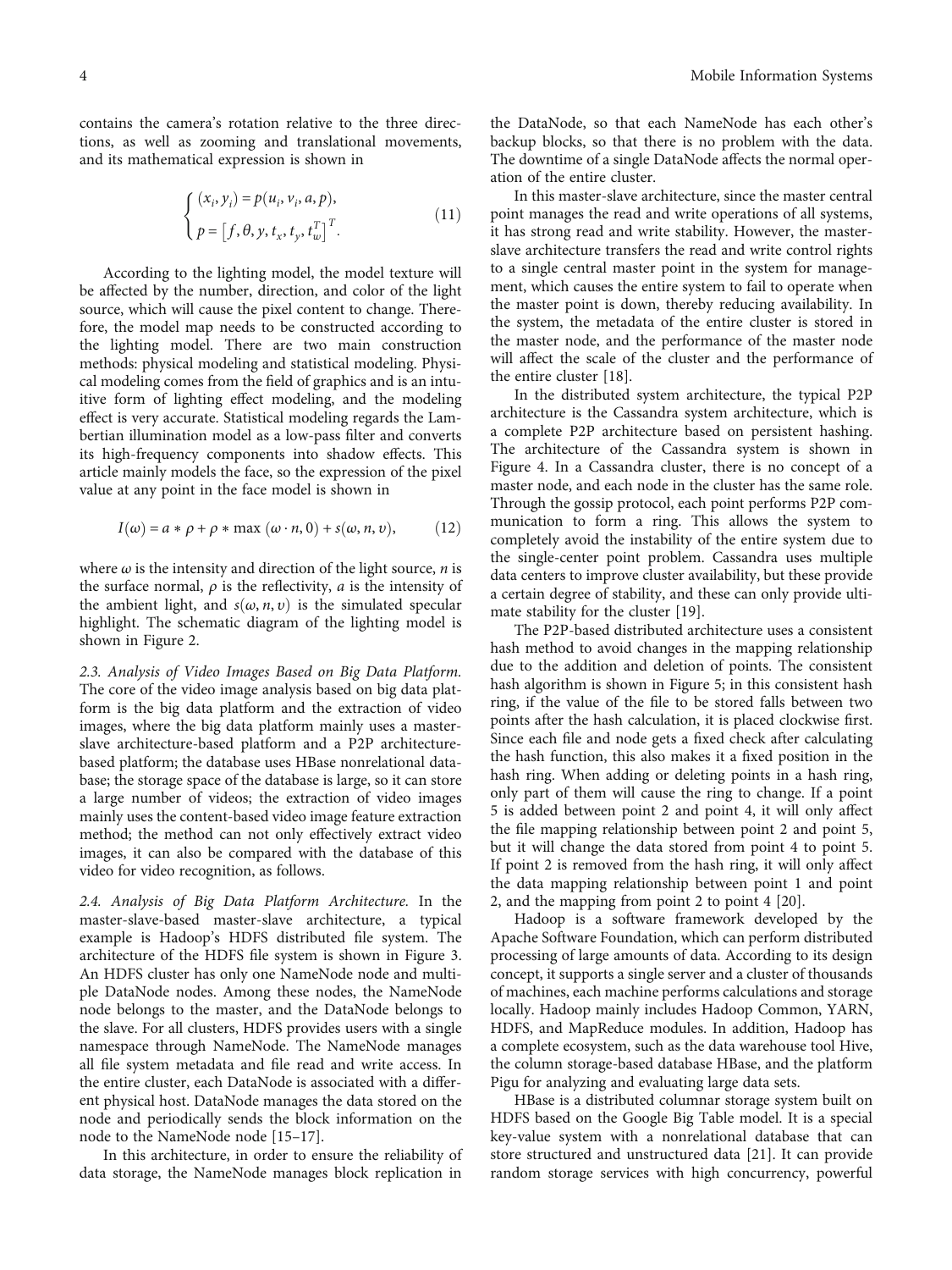<span id="page-4-0"></span>

FIGURE 2: Schematic of the lighting model.





Figure 3: HDFS architecture diagram.



Figure 4: Cassandra's P2P distributed architecture.

real-time performance, and scalability. The storage structure of HBase is shown in Figure [6](#page-6-0).

2.5. Content-Based Video Image Feature Extraction. SIFT feature extraction algorithm: SIFT (scale invariant feature transform) is a local feature descriptor proposed in 1999 and a complete summary in 2004. The essence of SIFT is to produce a dramatic effect on a local area of an image. It can produce features of continuous rotation, scale change, and brightness change between images, which can be used between images. The matching feature is performed under the conditions of generating translation, rotation, etc., and the algorithm is stable. However, in a large area of similar landscapes, SIFT still results in a large number of mispairs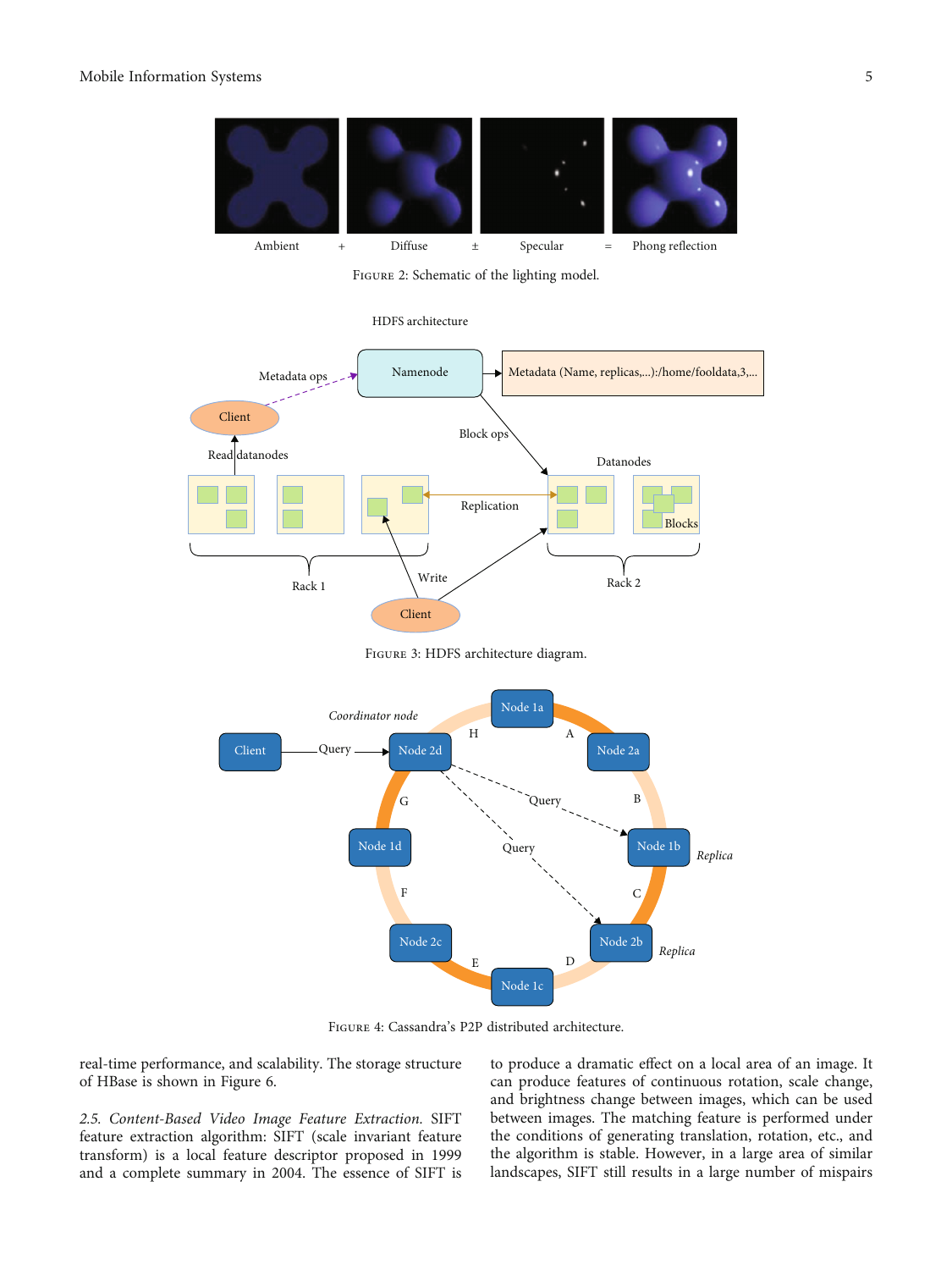<span id="page-5-0"></span>

Figure 5: Consistent hashing algorithm.

after using Euclidean distance for feature point matching. Euclidean distance refers to the relationship between the projection of an object in space and the coordinates of the object itself, which reflects the direct or indirect propagation of electromagnetic wave signals to the receiver from a certain angle. It can reflect the changes in the position of objects in space, but its scope of application is relatively small. Therefore, researchers use the principle of NCC algorithm based on SIFT to further match the image feature points in a large area of similar grayscale and use the NCC coefficients as a measure to eliminate the mismatch points. In addition, the traditional SIFT algorithm uses a square window, and the dimension of the traditional SIFT algorithm feature description vector is 128, which makes the complexity of the algorithm very high, and the number of feature points obtained by the SIFT algorithm is too large, so the algorithm is very time-consuming. The SIFT algorithm also has the problem of nonreal-time performance. In the process of image processing, the amount of information obtained is large, and the timeliness is poor. At the same time, the accuracy of data analysis of complex images is low. In order to solve this problem, a method based on image reconstruction and recognition, feature extraction, and classifier is proposed on the basis of SIFT algorithm. It is capable of efficiently processing and describing mathematical models of complex images, thereby improving their accuracy. This method is based on pixel points as the core, which can achieve global optimization and quickly reflect the distribution of real-world information. In addition, in SIFT algorithm, our main research direction is how to process a large number of images. However, due to the lack of measurement methods for the relationship between relevant parameters and model data, which leads to a large influence of sample set sampling on modeling results, we propose a modeling method based on big data. The method is to build a model and use the relevant parameters and measurement sample set to obtain effective information and improve the accuracy of modeling to some extent.

The essence of SIFT algorithm is the process of extracting SIFT key points from the image. They use the points in the image to compare and search for key points at different scale locations. The SIFT algorithm completes feature point extraction and can be divided into four steps: scale space construction, key point positioning, key point direction parameter determination, and key feature vector descriptor.

The traditional SIFT algorithm uses a square window, and the dimension of the feature description vector of the traditional SIFT algorithm is 128, which makes the algorithm very complex. Researchers proposed an improved SIFT algorithm. The algorithm descriptor uses a circular window. At the same time, it reduces the dimension of the original SIFT algorithm feature description vector from 128 to 48. The improved algorithm has good rotation invariance; it also reduces the complexity of the original algorithm and improves the matching speed.

The number of feature points obtained by the SIFT algorithm is too large, so the algorithm is very time-consuming. So the researchers proposed an improved SIFT feature extraction and matching algorithm, and they accelerated the processing on the GPU. The algorithm is ensuring the accuracy of matching, and the speed increases with the increase of image complexity. In addition, the SIFT algorithm has a nonreal-time problem; in order to solve this problem, researchers have proposed a SIFT+KLT hybrid feature without logo tracking method, which effectively solves the nonreal-time problem of SIFT algorithm.

The advantages of the SIFT algorithm are the following: (1) since there is similarity and heterogeneity between sample points, it is necessary to model and analyze these data sets. (2) The feature parameters selected by building the model are used as the training set. If a neural network method is to be used to process all images on an image with similar attributes, the same size, or a high degree of similarity and good discrimination, it can be used to classify and identify them based on the same type of image by labeling or merging, etc.

Locality sensitive hashing: the local sensitive hash (LSH) algorithm is a very commonly used method in highdimensional vector estimation requests. Its basic idea is based on the existence of a certain relationship between each pixel in the image; it performs certain geometric transformation and interpolation on it and then converts the calculated result into a set of functions with this type of relationship. The algorithm can effectively deal with some nonlinear problems. The locally sensitive hashing algorithm is a statistical learning-based method that is centered on the principle of least squares estimation and then uses a fitting function to calculate the optimal value and global error minimization. It can decide to iterate or not based on the unknown parameters in the observed data. They can also solve the dimensionality catastrophe problem caused by higher-dimensional vectors, and this can reduce the time complexity of the nearest almost linear *K* neighbor problem. It is often used to judge the similarity of text, video, and image.

However, this method has some drawbacks:

First, the locally sensitive hashing algorithm requires each bucket to store only one piece of data, which greatly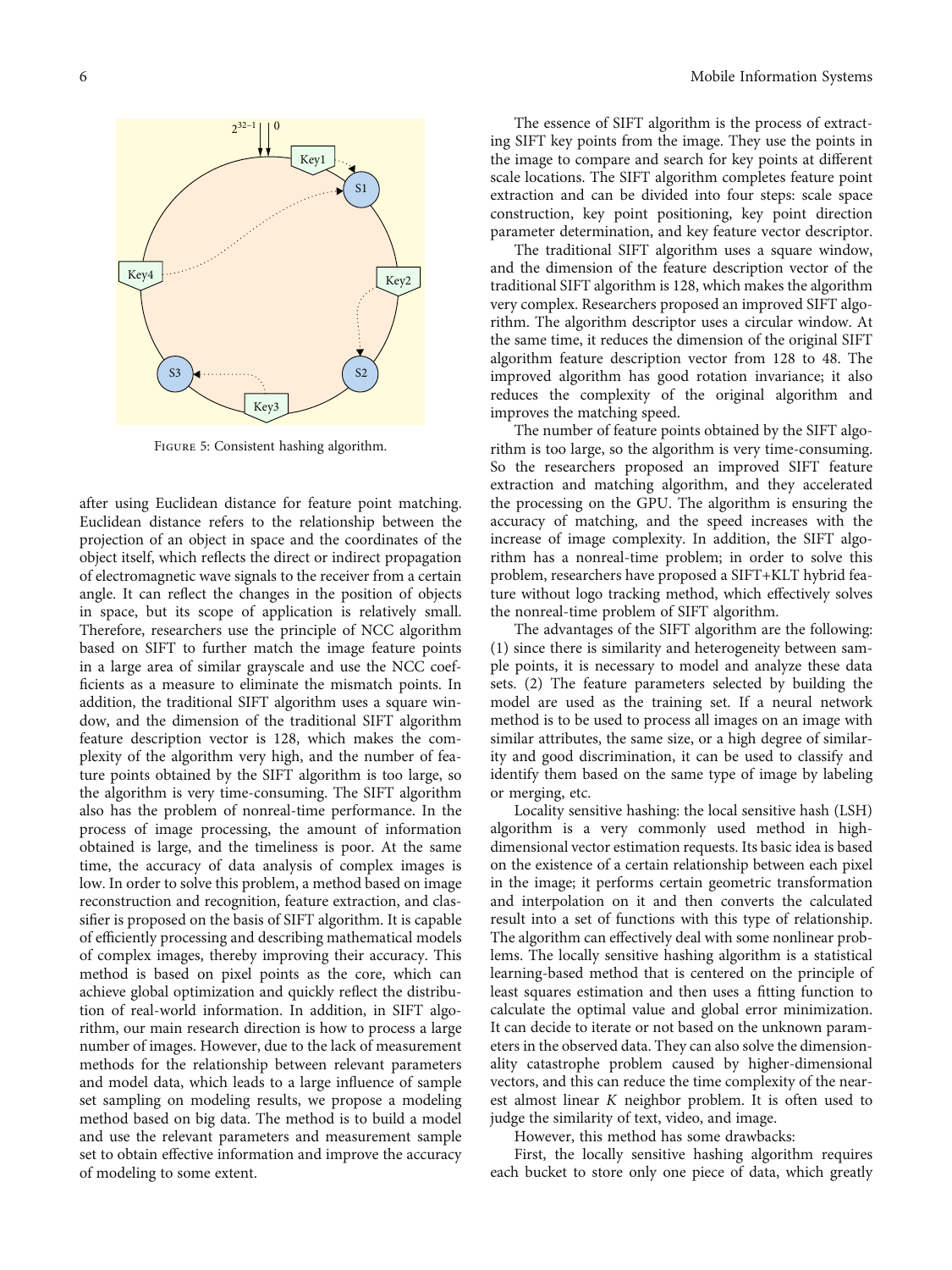<span id="page-6-0"></span>

Figure 6: HBase storage.

reduces the retrieval speed of the algorithm, and the algorithm cannot be used directly for real numbers, but only for nonnegative integers. Therefore, researchers have proposed a locally sensitive hash algorithm based on Hamming distance. Compared with the traditional locality sensitive hashing algorithm, this algorithm does not require that each bucket only store one piece of data, and it also greatly improves the retrieval speed of the locality sensitive algorithm. This algorithm converts the distance calculation of the original data to the Hamming distance calculation by converting the coordinates of the data into a sequence containing only 0,1.The traditional locality sensitive hashing algorithm cannot be directly used for real numbers, but can only be used for nonnegative integers. Therefore, the researchers proposed a locally sensitive hash algorithm based on the stable distribution of *Р*, which can be directly used for real numbers.

Second, it cannot fully reflect the real situation, and the poor image quality and serious loss of texture information lead to the inability to accurately describe the image texture information. Therefore, the researchers propose an improved method to model the model and improve the usefulness of the locally sensitive hashing algorithm in practical applications by constructing a model that can reflect the attribute types and feature distribution of the big data objects and can accurately describe these attributes and their relationship with the original sample points.

Finally, a large and accurate sample size is often required in practical problems to deal with complex objects or attribute types of data, and the existence of raw data points further limits the usefulness of locally sensitive hashing algorithms in practical applications. To solve this problem, the researchers propose an improved method to model the model and improve the practicality of the locally sensitive hashing algorithm in practical applications by constructing a model that reflects the distribution of attribute types and

features of large data objects and can accurately describe these attributes and their relationships with the original sample points.

LSH algorithm has the following advantages: (1) it has little impact on the original image reconstruction; (2) the accuracy is relatively high; (3) the equivalent coefficients are almost zero, and there is no obvious distortion occurrence and degradation tendency, and more accurate 3D data can be obtained by processing the original image; (4) a complete dependency degree model is realized by using BP neural network based and Rython language programming.

Disadvantages of the partial sensitive hashing (LSH) algorithm: the number of data points to be extracted for the local data model is too large, which leads to too much computation or too long computing time. Therefore, *y* researchers used ABVQI algorithm based on rough set theory for modeling and analysis and used a method for large data image processing: coefficient-dependent 3D reconstruction model. This method can not only solve the problems of distortion and long computation time caused by the large amount of local data.

Extraction method of video content features: the lensbased 3D model is obtained by digitally processing a 2D image to obtain its projection on a computer, then using a camera to obtain the corresponding data, and finally, converting the obtained information into a graphical image. This method requires extensive calculation of the distance between each pixel and the focal distance error value.

However, the lens-based method only selects a key frame from a lens, and it cannot handle a lens with a higher intensity of motion. Therefore, the researchers proposed a shot boundary detection method based on the "dual threshold" method, which uses different color histogram change thresholds to detect sudden changes and gradations of shots. This can effectively solve the lens processing under sports.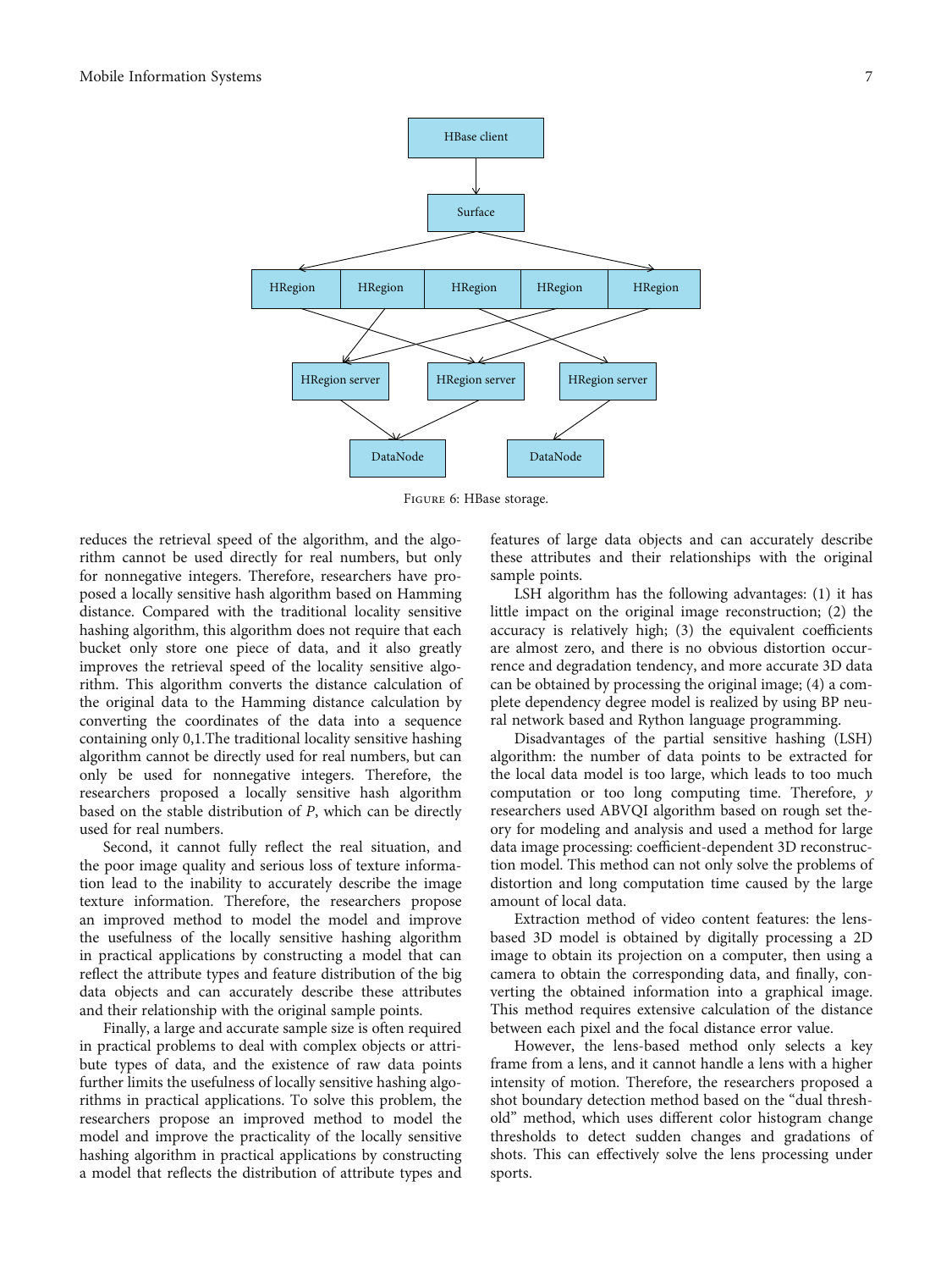Content-based analysis is an approach to describing and explaining things. Content-based analysis is a method that integrates multiple sources of information and multidimensional variable relationships to process large amounts of data and obtain useful results. Its main advantages are as follows: (1) it achieves effective modeling by inputting the original image into the construction of a complete and ordered structural model; (2) it can easily achieve the required results when a matrix of multiple attribute values is established, and the linkage between them is stronger than using one algorithm alone; at the same time, content-based analysis can also better reflect the essential characteristics of things. This approach enables to recognize its essence and simplify complex problems for easy understanding. Here, we introduce two image processing methods commonly used in image reconstruction-based research: superposition and collision. Superposition is to enhance the image contrast by using the same or similar distance between the same pixel points in different scales, shapes and sizes, or coordinate systems; collision is to use certain algorithms to score and correct the original image and then use it to finally get a gray bright image, thus improving the photo quality.

However, the key frames selected by the method based on content analysis may not have representative significance, and it is easy to select too many key frames when the camera moves. Therefore, the researchers proposed a motion-based method, which can select the corresponding number of key frames according to the structure of the lens.

2.6. Big Data Image Processing Platform Architecture. This platform provides the distributed storage services required by the characteristics of massive video image data, and on this basis, the video image data is processed and retrieved. As shown in Figure 7, the big data processing platform is mainly divided into three parts: video image collection, distributed clustering, and video image retrieval.

In the video image big data processing platform, the distributed cluster is the core part of all big data platforms, mainly composed of the HDFS file system in Hadoop, the MapReduce computing framework, and the nonrelational HBase database, as shown in Figure [8](#page-8-0). The storage and computing functions of all big data platforms are completed by distributed clusters.

#### 3. Experiment and Analysis

3.1. Experimental Platform. This experiment mainly uses MATLAB, which uses a lot of mathematical theoretical knowledge to analyze the 3D modeling of big data in different regions, different time, and space dimensions.

(1) Time dimension description: use MATLAB to establish a mapping relationship between the left-to-right coordinate axis and the direction map; use the time domain model method to obtain the area size and distance of the corresponding area when each element in the image is related to the location of the point information



Figure 7: Overall system architecture.

(2) Spatial distribution description: use SPSS22.0 software to model the data set in different regions and different time periods and generate different threedimensional big data tables. Using SPSS22.0 software to carry out spatial analysis of the model, it is obtained that the sample set is divided into two categories on a time scale in different regions and different time periods. One is a large data table on the time scale, including time series, basic variables, and boundary conditions; the other is that different regions in nonspace have different requirements for image quality. When using SPSS22.0 software to extract in different regions, the offline average method and the sample set based on statistical analysis method are used for modeling, and the model is representative and has a high similarity with the model and satisfies the following characteristic attributes (such as object shape and size), and by comparing the information content contained in the images of the same area, different time periods, and the same type of images, it is found that these images are more evenly distributed

3.2. Experimental Parameter Settings. Since the data mentioned in the experiment are all from the images collected in the MATLAB software, and when the 3D reconstruction is obtained, because it is built linearly on the original sample, it is necessary to set the corresponding parameters under a certain number and quality.

(1) Pick a measurement sample. The location of the sample point and its coordinate information are determined according to the previous results, and then, these known characteristic parameters are converted into a digital data format that meets the requirements of the law of large numbers and input into the computer system for calculation processing and analysis; finally, MATLAB software is used. Generate valid numerical images to obtain correct and incorrect values, and analyze the images to obtain features that meet the requirements. The experimental results are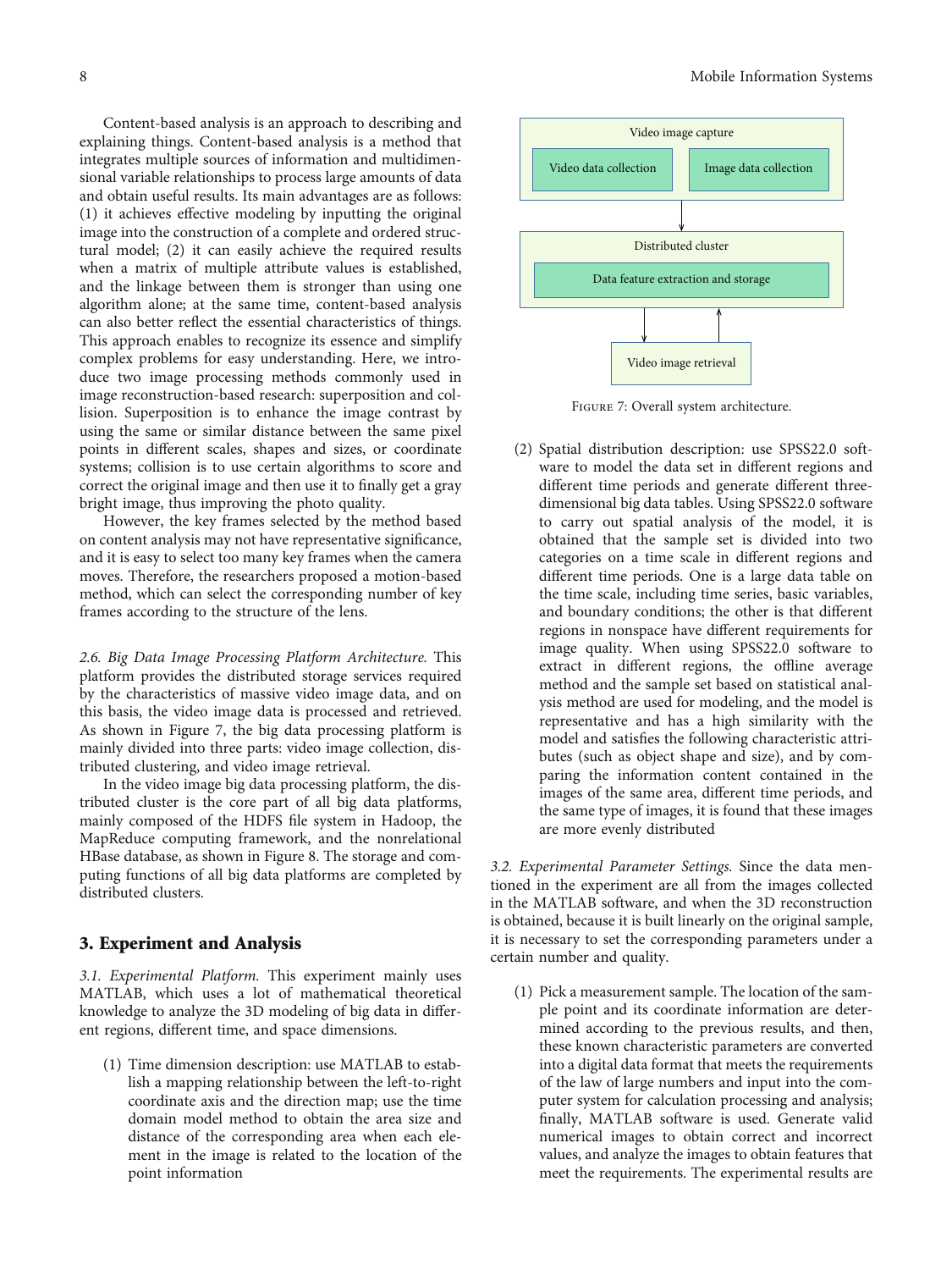<span id="page-8-0"></span>

Figure 8: Distributed cluster architecture.

compared with theoretical data to verify whether the proposed method is accurate in terms of effectiveness

(2) Select the appropriate measurement model parameters; determine the various scales and angles and other relevant factors suitable for modeling, according to the large sample principle to select the corresponding variables to establish an effective numerical threedimensional world model and the corresponding function values in different dimensions to calculate the final obtained accurate values after the analysis, conclusions, and recommendations

## 4. Conclusion

By analyzing the basic principles and steps of 3D modeling of big data, as well as the research status at home and abroad, this paper summarizes several commonly used extraction algorithms and related technologies based on different information sources. A simple, convenient, fast, effective, and high-precision orientation map is used to obtain sample point images; after obtaining the target area, it is necessary to further process the original image and use the model to calculate the required depth information. With the rapid development of the Internet and mobile Internet, multimedia data such as video images has begun to show explosive growth. Multimedia data contains information of great value, and mining this information can bring more convenience to users. This article describes a big data image processing platform based on 3D image reconstruction technology, which provides a retrieval solution based on video image content by extracting and storing the content features of video images in a distributed manner. Moreover, the entire big data platform has good fault tolerance and scalability, and this can well adapt to the massive growth of video image data. Through the sorting and screening of data sets and attributes, improvements can be made in the following aspects: first, a complete and reliable 3D big data system must be established to screen a large amount of data; a comprehensive system of various information; the second is to select a representative and high signalto-noise ratio feature extraction method under a large sample size.

#### Data Availability

The data used to support the findings of this study are available from the corresponding author upon request.

## Conflicts of Interest

The author declares no conflicts of interest.

#### References

- [1] J. H. White and W. Randal, "An iterative pose estimation algorithm based on epipolar geometry with application to multi-target tracking," Journal of Automatica Sinica, vol. 7, no. 4, pp. 942–953, 2020.
- [2] F. U. Qiang, M. U. Xinxing, and W. Yu, "Minimal solution for estimating fundamental matrix under planar motion," Science China(Information Sciences), vol. 64, no. 10, pp. 254–256, 2021.
- [3] O. R. Sofia, F. Véronique, M. Véronique et al., "Antibacterial activities of homemade matrices miming essential oils compared to commercial ones," Antibiotics, vol. 10, no. 5, pp. 122–322, 2021.
- [4] H. Minhtuan, P. Dieuthuy, and X. Changyan, "Accurate feature point detection method exploiting the line structure of the projection pattern for 3D reconstruction," Applied Optics, vol. 60, no. 11, pp. 2926–2954, 2021.
- [5] A. David, "Brittleness index predictions from Lower Barnett Shale well-log data applying an optimized data matching algorithm at various sampling densities," Geoscience Frontiers, vol. 12, no. 6, pp. 101087–101463, 2021.
- [6] L. Fujia, Y. Jianhong, L. Yang, and L. Haixia, "Digital image correlation with topology-based matching algorithm on dots pattern and its application in large deformation measurement of nitrile–butadiene rubber," Measurement Science and Technology, vol. 32, no. 10, pp. 210–301, 2021.
- [7] J. Zou, M. Feng, N. Ding et al., "Muscle-fiber array inspired, multiple-mode, pneumatic artificial muscles through planar design and one-step rolling fabrication," National Science Review, vol. 8, no. 10, pp. 68–78, 2021.
- [8] K. Habib, H. Nishikawa, Y. Furuya, and S. Emura, "The role of crystallographic Xiaosong Yang,Xiaoyue Wu. Mission reliability assessment of space TT&C system by discrete event system simulation," Quality and Reliability Engineering International, vol. 30, no. 8, pp. 210–431, 2014.
- [9] K. Manos and P. George, "An all-in-one geometric algorithm for cutting, tearing, and drilling deformable models," Advances in Applied Clifford Algebras, vol. 31, no. 3, pp. 42–83, 2021.
- [10] W. Ying and L. Jikun, "Research on college gymnastics teaching model based on multimedia image and image texture feature analysis," Discover Internet of Things, vol. 1, no. 1, pp. 322–410, 2021.
- [11] S. Long-Xiang, L. Sheng-Jun, Z. Xiang et al., "Current status of China's critical care medicine big data platform and future prospects," Chinese Medical Journal English Edition, vol. 134, no. 14, pp. 1684–1686, 2021.
- [12] S. Hui-Kai, J.-T. Pan, K.-J. Chen, M. R. Ogiela, and H.- C. Chen, "Real-time streaming relay mechanism for P2P conferences on hierarchical overlay networks," Journal of Electronic Science and Technology, vol. 17, no. 3, pp. 242–251, 2019.
- [13] J. P. Lee, W. J. Lee, and K. H. Lee, "Optimal video streaming based on delivery information sharing in hybrid CDN/P2P architecture," Journal of the Korea Society of Computer and Information, vol. 23, no. 9, pp. 202–312, 2018.
- [14] Z. Sun, G. Wang, L. Li, and C. Li, "The study on bridge damage identification based on vibration mode analysis and Hadoop